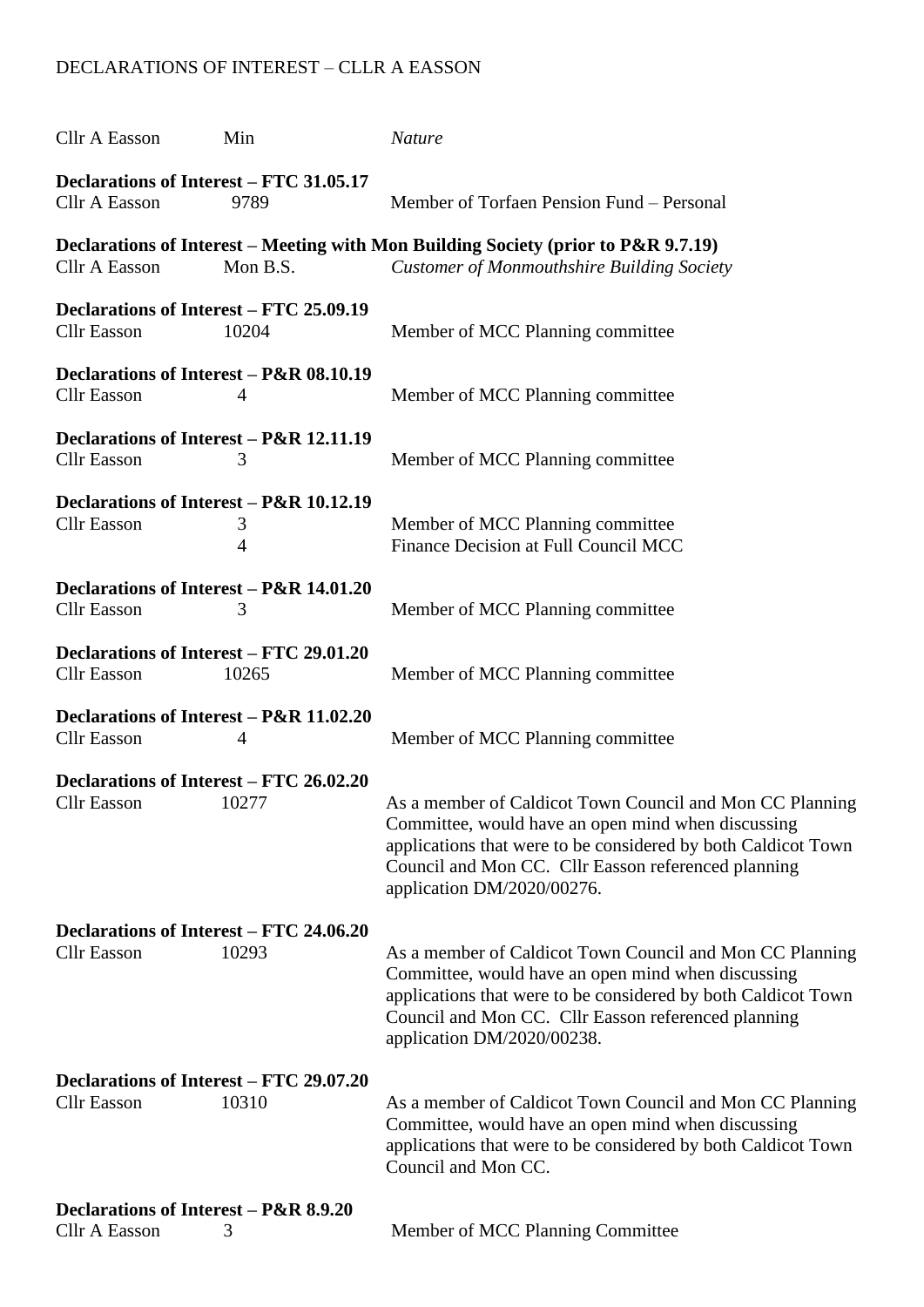## **Declarations of Interest – FTC 30.09.20**

| <b>Cllr</b> Easson                                                      | 10317          | As a member of Caldicot Town Council and Mon CC Planning<br>Committee, would have an open mind when discussing<br>applications that were to be considered by both Caldicot Town<br>Council and Mon CC. |
|-------------------------------------------------------------------------|----------------|--------------------------------------------------------------------------------------------------------------------------------------------------------------------------------------------------------|
| Declarations of Interest – FTC 28.10.20<br><b>Cllr</b> Easson           | 10335          | As a member of Caldicot Town Council and Mon CC Planning<br>Committee, would have an open mind when discussing<br>applications that were to be considered by both Caldicot Town<br>Council and Mon CC. |
| Declarations of Interest – P&R 10.11.20<br>Cllr A Easson                | 3              | Member of MCC Planning Committee                                                                                                                                                                       |
| Declarations of Interest - FTC 25.11.20<br>Cllr A Easson                | 10349          | Member of MCC Planning Committee                                                                                                                                                                       |
| Declarations of Interest - P&R 8.12.20<br>Cllr A Easson                 | 3              | Member of MCC Planning Committee                                                                                                                                                                       |
| Declarations of Interest – P&R 12.1.21<br>Cllr A Easson                 | 3              | Member of MCC Planning Committee                                                                                                                                                                       |
| Declarations of Interest – FTC 27.01.21<br>Cllr A Easson                | 10362          | Member of MCC Planning Committee                                                                                                                                                                       |
| Declarations of Interest – FTC 31.03.21<br>Cllr A Easson                | 10386          | Member of MCC Planning Committee                                                                                                                                                                       |
| Declarations of Interest - P&R 13.4.21<br><b>Cllr A Easson</b>          | 3              | Member of MCC Planning Committee                                                                                                                                                                       |
| Declarations of Interest - FTC 28.04.21<br><b>Cllr A Easson</b>         | 10400          | Member of MCC Planning Committee                                                                                                                                                                       |
| Declarations of Interest – FTC 26.05.21<br><b>Cllr A Easson</b>         | 10413          | Member of MCC Planning Committee                                                                                                                                                                       |
| Declarations of Interest – P&R 8.6.21<br>Cllr A Easson<br>Cllr A Easson | 3<br>4         | Member of MCC Planning Committee<br>Member of MCC Licencing Committee                                                                                                                                  |
| Declarations of Interest – FTC 30.06.21<br>Cllr A Easson                | 10427          | Member of MCC Planning Committee                                                                                                                                                                       |
| Declarations of Interest – FTC (Extraordinary) 13.7.21<br>Cllr A Easson | 10445          | Member of MCC Planning Committee                                                                                                                                                                       |
| Declarations of Interest – FTC 28.07.21<br>Cllr A Easson                | 10454          | Member of MCC Planning Committee                                                                                                                                                                       |
| Declarations of Interest – P&R 10.8.21<br>Cllr A Easson                 | $\overline{4}$ | Member of MCC Planning Committee                                                                                                                                                                       |